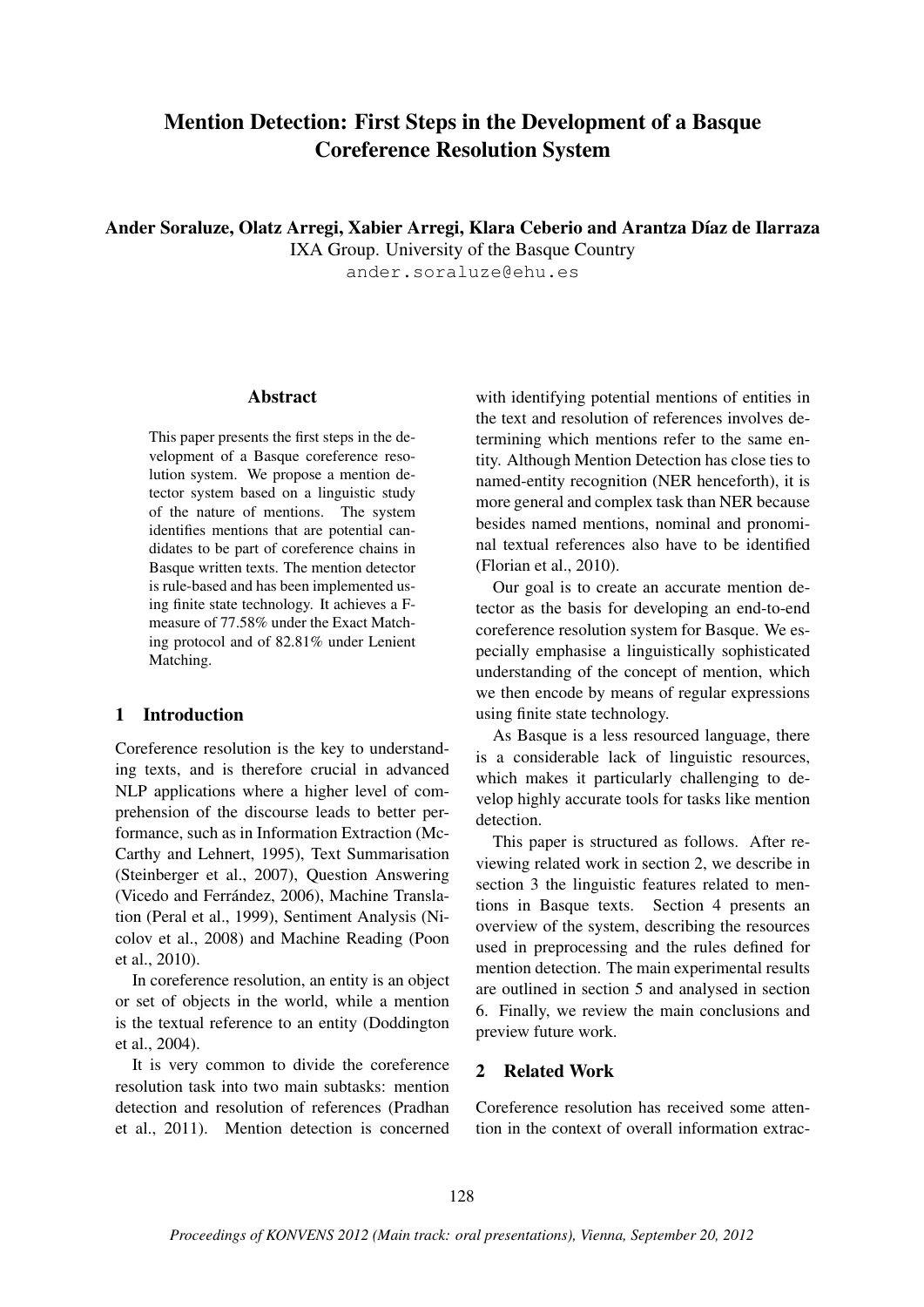tion. It was first included as a specific task in the programmes of the Sixth and Seventh Message Understanding Conferences (MUC-6, 1995; MUC-7, 1998). In addition, during the period 2000–2001, the Automatic Content Extraction (ACE) program effort was devoted to Entity Detection and Tracking (EDT), which consists of finding and collecting all mentions of an entity into equivalence classes that represent references to the same entity.

However, MUC and ACE were specifically designed for shared tasks on information extraction, and thus annotation decisions regarding coreferent elements were designed to task needs at the cost of linguistic accuracy (van Deemter and Kibble, 1995; Recasens, 2010).

Recently, conferences exclusively devoted to coreference resolution have been organised. SemEval-2010 Task 1 was dedicated to coreference resolution in multiple languages (Recasens et al., 2010). One year later, in the CoNLL-2011 shared task (Pradhan et al., 2011), participants had to model unrestricted coreference in OntoNotes corpora (Pradhan et al., 2007).

To resolve coreferences, one must first detect the mentions that are going to be linked in coreference chains. As several researchers point out (Stoyanov et al., 2009; Hacioglu et al., 2005; Zhekova and Kübler, 2010), the mention detection step is crucial for the accuracy of end-to-end coreference resolution systems. Errors in mention detection propagate and reduce the level of accuracy in the performance of subsequent steps. Therefore, improving the ability of coreference resolvers to identify mentions would likely improve the state-of-the-art, as indicated by studies where the impact of mention detection for the performance of a coreference resolution system has been quantified. For example, Uryupina (2008) reports that 35% of recall errors in their coreference resolution system are caused by missing mentions and in Uryupina (2010) adds that 20% of precision errors are due to inaccurate mention detection. Similarly, in (Chang et al., 2011), a system that uses gold mentions outperforms one using predicted or system mentions by a large margin, from 15% to 18% in F1 score, while Kim et al. (2011) point out that mention detection is also essential in specialised domains like

biomedicine. They further observe that using gold mentions versus system mentions can change the coreference resolution performance substantially in terms of the MUC score, from 87.32% to 49.69%.

Mention detection itself is a very challenging task since expressions can have complex syntactic and semantic structures. Considering the influence that mention detection has in coreference resolution, it is clear that this task deserves more attention.

Concerning the technology used by mention detectors, two main types can be distinguished: rule-based approaches and machine learning models.

In SemEval-2010 the majority of systems used rule-based approaches (Zhekova and Kübler, 2010; Uryupina, 2010; Attardi et al., 2010; Broscheit et al., 2010); the same was true in CoNLL-2011, where only four systems used trained models. While trained models seem to be able to balance precision and recall, and to obtain a higher F-score on the mention detection task, their recall tends to be substantially lower than that achievable by rule-based systems. The low recall has negative repercussions for the whole coreference resolution system because the system has no way to recover missed mentions. Indeed, the best-performing system in CoNLL-2011, (Lee et al., 2011), was completely rule-based.

## 3 Linguistic Analysis of Mentions

Although coreference is a pragmatic linguistic phenomenon highly dependent on the situational context, it shows some language-specific patterns that vary according to the features of each language. With reference to the subtask of mention detection, in this section we establish what mentions we regard as potential ones to be included in a coreference chain.

In general, we take into account noun phrases (NP), focusing on the largest span of the NP. In the case of nouns complemented by subordinate clauses and coordination, we also extract the embedded NPs of larger NPs as possible candidates for a coreference chain. We propose the following mention classification:

1. Pronouns: In Basque, no separate forms ex-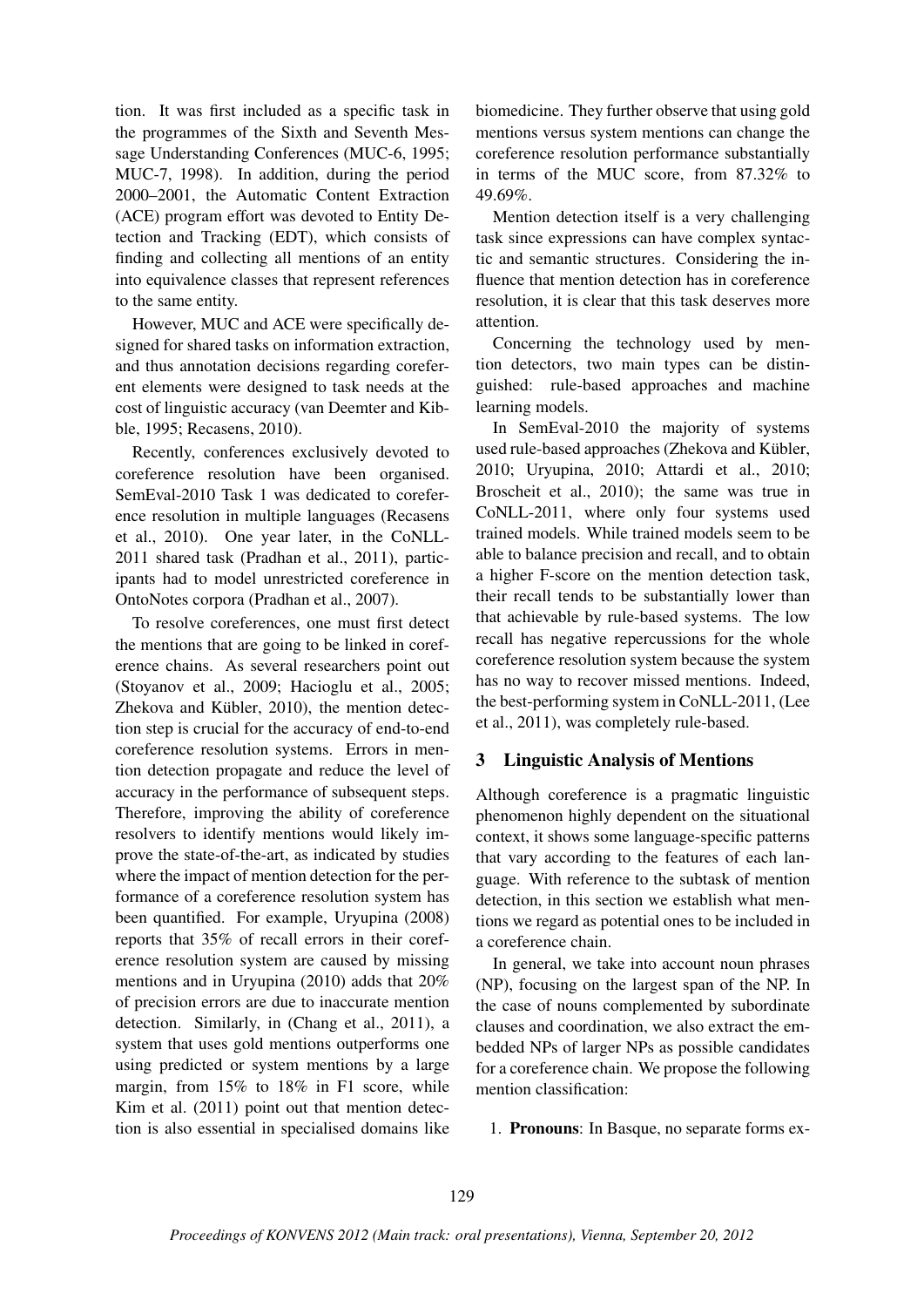ist for third person pronouns versus demonstrative determiners; demonstrative determiners are used as third person pronouns (Laka, 1996). Therefore, we mark the mentions formed by demonstratives used as pronouns.

(a) *LDPko buruek Mori hautatu zuten apirilean Keizo Obuchi orduko lehen ministroa ordezkatzeko, [hark] tronbosia izan ostean.*

"The heads of LDP chose Mori in April, to replace the Prime Minister Keizo Obuchi, [who (he)] suffered a thrombosis."

- 2. Possessives: We consider two types of possessives: NPs containing a possessive determiner, even if it is not the head of that NP as in (b), and possessive pronouns as in (c).
	- (b) *Epitieren kasuan [[bere] helburua] lortu dezakela dirudi eta baliteke denboraldia Lehen Mailan hastea.* "In the case of Epitie, it seems that he could achieve [[his] aim] and possibly start the football season in the Premier League."
	- (c) *Escuderok euskal musika tradizionala eraberritu eta indartu zuen. [Harenak] dira, esate baterako, Illeta, Pinceladas Vascas eta Eusko Salmoa obrak.*

"Escudero renewed and gave prominence to traditional Basque music. The works Illeta, Pinceladas Vascas and Eusko Salmoa, for example, are [his]"

- 3. Verbal nouns: Verbs that have been nominalised and function as the head of the mention, with the corresponding case marking suffix. The whole clause governed by the verbal noun has to be annotated.
	- (d) *[Instalazio militarrak ixtea] eskatuko dute.* "They will ask for [closing the military installations]."
- 4. NPs as part of complex postpositions: Basque has a postpositional system, and therefore we mark the independent NP that

goes before the complex postpositions. In (e) the postposition is *aurka* ("against"), and we annotate the noun (in that case, a proper noun) that precedes it.

(e) *Joan den astean [Moriren] aurka aurkeztutako zentsura mozioak piztu zuen LDPko krisia.*

"Last week the vote of no confidence against [Mori] caused the crisis in the LDP."

5. NPs containing subordinate clauses: The head of these mentions is always a noun complemented by a subordinate clause. In (f) the head noun is complemented by a subordinate clause of the type that is, for Basque, called a *complementary clause*. We take the whole stretch of the NP (both the subordinate clause and the head noun) as a mention.

In addition, relative clauses can add information to nouns as in  $(g)$ . In that case the boundaries of the mention are set from the beginning of the relative clause to the end of the NP.

(f) *[DINAk Argentinan egindako krimenak ikertzeko baimena] eman du Txileko Gorte Gorenak.*

"The Supreme Court of Chile has given [permission to investigate the crimes DINA committed in Argentina]."

- (g) *[Igandeko partiduak duen garrantzia] dela eta, lasai egotea beharrezkoa dutela esan zuen Lotinak.* "Lotina said that it is necessary to stay calm because of [the importance that Sunday's match has]."
- 6. Ellipsis: In Basque the ellipsis is a broad phenomenon.

At a morphosyntactical level, a noun-ellipsis occurs when the suffixes attached to the word correspond to a noun, although the noun is not explicit in the word. We consider this type of ellipsis in the case of verbs that take suffixes indicating noun-ellipsis, as in example (i). The POS given by the analyser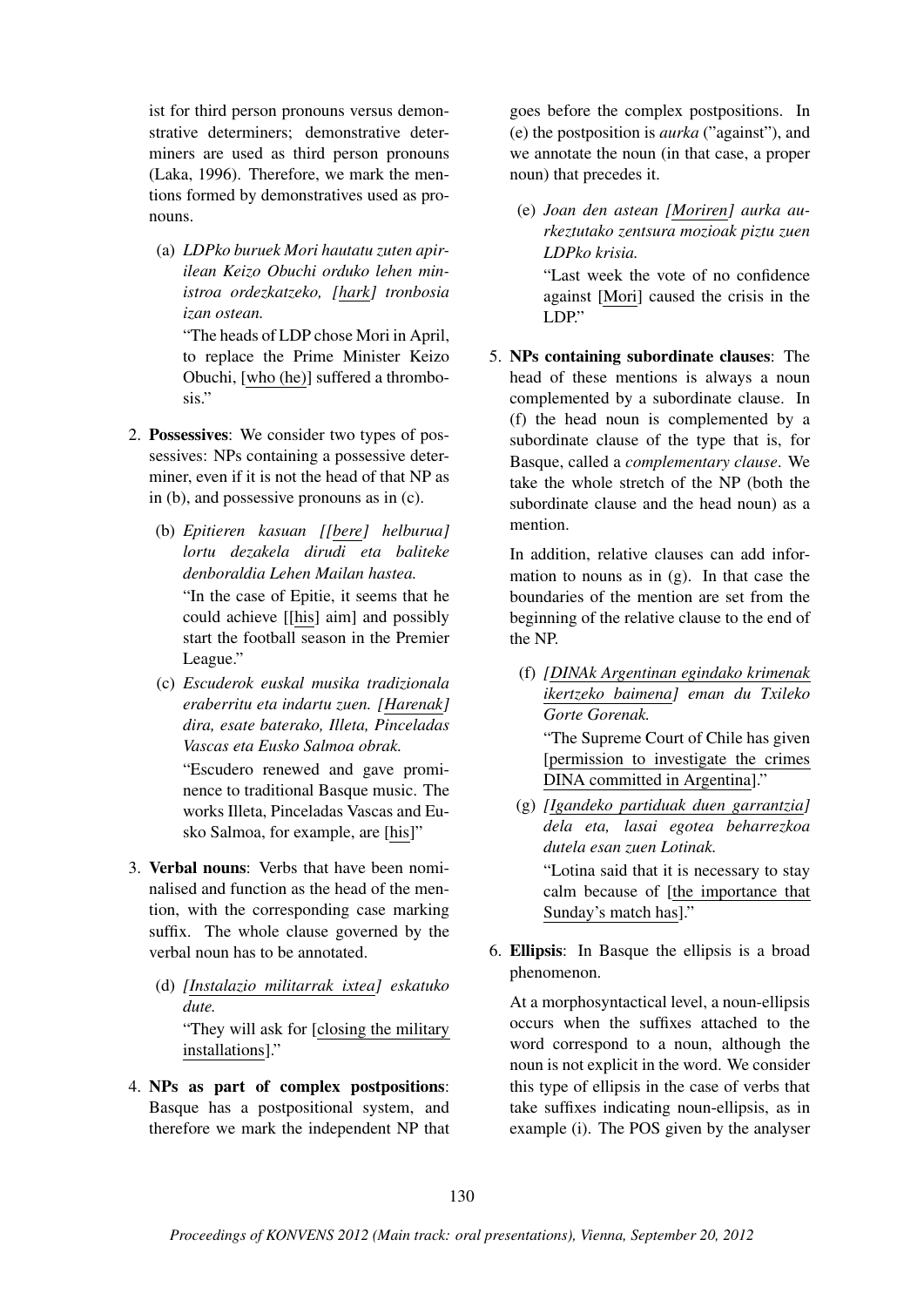indicates the presence of the ellipsis phenomenon, which is implied by the presence of both the verb (*sailkatu zen-* "finished") and the ellipsis  $(-\emptyset - ak \text{`who} \dots)$ . All the information corresponding to both units is stored and treated as a noun.

(i) *[Bigarren sailkatu zenak] segundo bakarra kendu zion.* " $[Ø<sup>1</sup>$  who finished in second place] only had a second's advantage."

At sentence level, the subject, object or indirect element of the sentence can be elided. The morphological information about these elements (number, person. . . ) is given by the verb. We do not mark these elliptical pronouns as mentions (j).

(j) *Ø Ez zuen podiumean izateko itxaropen handirik.*

"[He] did not have much hope of being on the podium."

- 7. Coordination: In the case of coordination, nominal groups of a conjoined NP are extracted. We also regard as mentions the nested NPs (*siesta*, "a nap" and *atsedena* "a rest") and the whole coordinated structure (*siesta eta atsedena* "a nap and rest").
	- (h) *Bazkal ondoren [[siesta] eta [atsedena]] besterik ez zuten egin.* "After lunch they did nothing but have a [[nap] and [rest]]."

Finally, we want to remark that phrases composed solely of an adjective or an adverb are not included in this annotation, because the majority of coreference relations occurs between NPs.

# 4 System Overview

In this section, we first introduce the preprocessing tools that our mention detector uses and then explain the rules implemented to identify the mention types described in section 3.

# 4.1 Preprocessing

The mention detector receives as input the results of two analysers: IXAti (Aduriz and Díaz de Ilarraza, 2003), which identifies chunks based on rule-based grammars, and ML-IXAti, which identifies clauses by combining rule-based grammars and machine learning techniques (Arrieta, 2010).

Both IXAti and ML-IXAti make use of the output produced by several tools implemented in our research group<sup>2</sup>:

- Morphosyntactic analyser: *Morpheus* (Alegria et al., 1996) performs word segmentation and PoS tagging. The module that identifies syntactic functions is implemented in the *Constraint Grammar* formalism (Karlsson et al., 1995).
- Lemmatisation and syntactic function identifier: *Eustagger* (Alegria et al., 2002) resolves the ambiguity caused at the previous phase.
- Multi-words items identifier: The aim is to determine which of two or more words are to be considered multi-word expressions (Alegria et al., 2004).
- Named entity recogniser: *Eihera* (Alegria et al., 2003) identifies and classifies named entities (person, organisation, location) in the text.

# 4.2 Defined Rules

Preprocessing by generic NLP tools, while helpful, did not by itself succeed in correctly setting the boundaries of potential mentions. To address this deficiency, we developed a mention detector consisting of a set of hand-crafted rules which have been compiled into Finite State Transducers (FST).

The use of Finite State Technology enables the processing of large datasets at a high processing speed and with low memory usage. Using *foma*<sup>3</sup> (Hulden, 2009), an open source platform for finite-state automata and transducers, we defined 7 FSTs, composed of 24 hand-crafted rules.

Our FSTs match NPs and clauses provided by the preprocessing tools and identify the mentions and their boundaries. They are organised into

<sup>&</sup>lt;sup>1</sup>In this case  $\emptyset$  refers to someone.

<sup>2</sup> http://ixa.si.ehu.es/Ixa

<sup>3</sup>The regular expression syntax used in *foma* can be consulted at http://code.google.com/p/foma/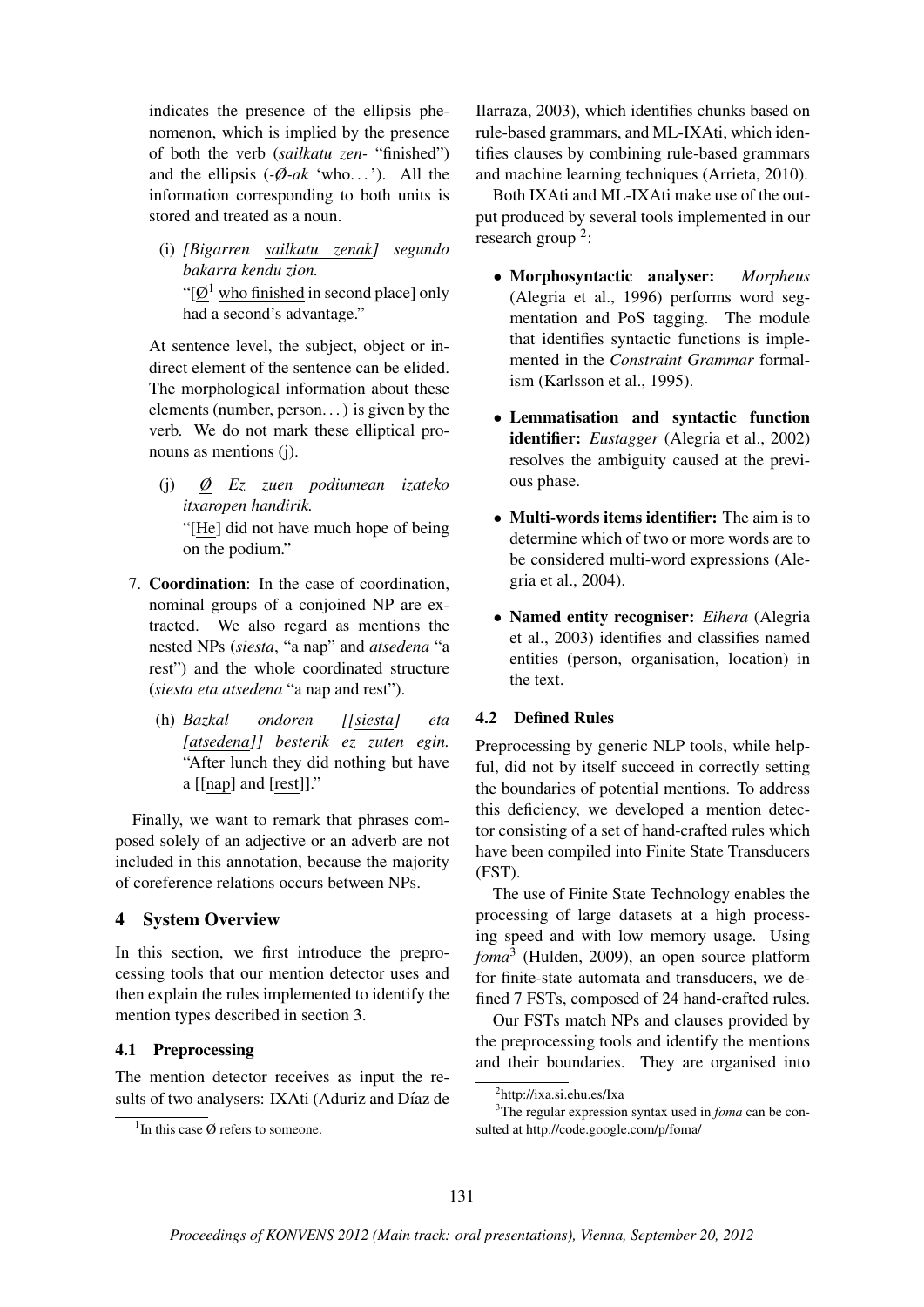seven categories according to the linguistic analysis described in section 3.

- 1. Pronouns: Although the IXAti tool returns most pronouns, it does miss a few. This first transducer, which is the simplest one, identifies the pronouns missed in the preprocessing step.
- 2. Possessives: This FST identifies possessive pronouns and possessive determiners that are nested in another NP. In example (b) in section 3, the NP *bere helburua* "his aim" is obtained in the preprocessing step. The FST extracts from this NP a new mention, *bere* "his".
- 3. Verbal nouns: The FST identifies verbal nouns and sets the boundaries of mentions so as to group them with the linguistic elements related to them. The transducer first identifies a verbal noun in a sentence (*ixtea* "closing" in (d) in section 3) and sets the right side boundary after it. Then, the left side boundary is established at the closest clause tag proposed by the ML-IXAti tagger. It is worth mentioning that simple NPs that are nested in the verbal noun mention are marked by the syntactic analyser.
- 4. Postpositional phrases: In the case of complex postpositions a FST has been defined to modify the postpositional structure in order to obtain as a mention only the NP that is part of that structure. See (e) in section 3.
- 5. NPs containing subordinate clauses: When the FST finds a head noun of a NP complemented by a subordinate clause, it sets the right side boundary after the head (*baimena* "permission" in (f) in section 3). To set the left side boundary the transducer uses the closest boundary tag proposed by the clause tagger (*DINAk* "DINA").

Relative clauses are treated in a manner similar to complementary ones: The mention boundaries are set from the beginning of the relative clause to the end of the NP.

6. Ellipsis: The FST uses the syntactic analysis to identify verbs with an elided noun. The right side boundary is established after the verb and the left side boundary is obtained using the closest clause tag.

7. Coordination: The identification of mentions that are components of coordination structures has been the most difficult task because it is not evident in which cases additional mentions should be obtained. This FST extracts mentions surrounding coordinating conjunctions (*eta, edo. . .* "and, or," etc.). It is applied only to mentions that other FSTs have identified previously and that contain a coordinating conjunction.

To better illustrate the behaviour of the mention detector we use one example to analyse the entire process of the module. Figure 1 shows the input that the system receives for the sentence *Armada britainiarrak Ipar Irlandan dituen bi kuartel eta beste bi begiratoki eraitsi dituzte.* "Two military barracks and two other viewing points that the British army has in Northern Ireland have been demolished". The figure shows the phrase tags (BNP, ENP, BVP and EVP) and clause boundaries (CB) provided by the two tools, IXAti and ML-IXAti. In addition to the NPs provided –which are themselves counted as mentions– we want to obtain from this sentence the new mention *Armada britainiarrak Ipar Irlandan dituen bi kuartel eta beste bi begiratoki*.

Based on the input received, we define the rule in Figure 2 to perform relative clause detection. First, a relative verb (RV) is defined as the composition of a verb with a relative suffix. RV is used in the definition of the relative clause mention (RM).

The rule identifies the verb containing a relative suffix (*dituen* "that has") which is tagged with VREL. Next, the right side boundary is established in the NP or coordinated NPs that follow the relative verb (*bi kuartel eta beste bi begiratoki* "Two military barracks and two other viewing points"). Finally, the left side boundary of the mention is established at the closest clause boundary ({CB) to the left (*Armada* "army"). Following these steps, the system obtains a new correct mention and tags the whole structure to show where the mention begins (<MENTION>) and ends (</MENTION>).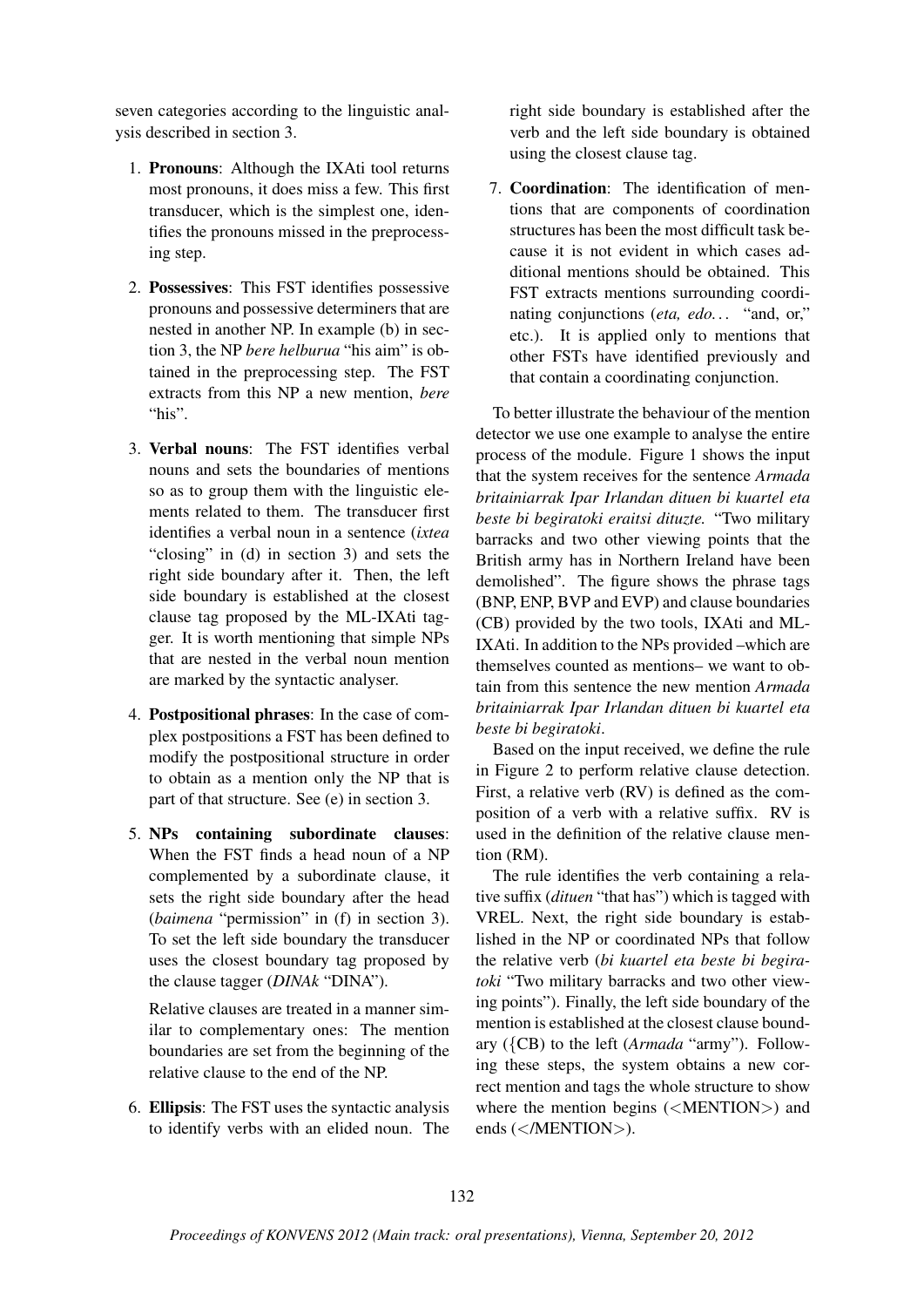|                 |            | [Armada britainiarrak] [Ipar Irlandan] dituen [bi kuartel] eta [beste bi begiratoki] eraitsi dituzte |                            |      |  |  |             |    |
|-----------------|------------|------------------------------------------------------------------------------------------------------|----------------------------|------|--|--|-------------|----|
| IXAti           | <b>BNP</b> | ENP                                                                                                  | BNP ENP REL BNP ENP PJ BNP |      |  |  | ENP BVP EVP |    |
| ML-IXAti ${CB}$ |            |                                                                                                      |                            | CB } |  |  |             | CB |

Figure 1: The input received by the mention detector. BNP = Begin-NP, ENP = End-NP, BVP = Begin-VP, EVP  $=$  End-VP, VREL = Relative Verb, PJ = Conjunction, CB = Clause Boundary

define RV Verb & \$[''VREL'']; define RM [CB W+ RV NP [[and|or] NP]\*]  $($ e-> "<MENTION>" ... "</MENTION>";

Figure 2: A simplified rule to recognise relative clauses. NP = Noun Phrase, CB = Clause Boundary, W=Word, RV = Relative Verb, RM = Relative Mention

# 5 Experimental setup

Many authors propose that mention identification and coreference resolution task evaluations should be carried out separately. Recasens (2010) notes that the task of mention identification is clearly distinct from coreference resolution, and that therefore, one single metric giving the overall result is less informative than evaluating each task individually. Separate evaluations allow for more detailed observation of the shortcomings in each task and thus can help determine whether a system performs well at identifying coreference links but poorly at detecting mention boundaries, or *vice versa*. In this vein, (Popescu-Belis et al., 2004) propose to consider mention identification its own task and to separate its evaluation from the evaluation of coreference resolution.

The evaluation of mention identification reveals how efficiently the system detects the mentions that are to be resolved in the coreference resolution step. Commonly used measures are precision, recall and F-measure. To calculate these, the set of manually annotated mentions (GOLD) and those extracted by the mention detector (SYS) are compared.

Typically mentions are considered correct if their span is within the span of the gold mention and contains the head word (Kummerfeld et al., 2011). This matching type is known as *Lenient Matching* or *Partial Matching*. However, stricter variations of evaluation metrics have also been applied. CoNLL-2011 Shared Task (Pradhan et al., 2011), for example, used the *Strict Matching* method, which considers only exact matches to be correct. We evaluated our mention detector using both *Lenient Matching* and *Strict*

#### *Matching*.

The corpus used to develop the system is part of EPEC (the Reference Corpus for the Processing of Basque) (Aduriz et al., 2006). EPEC is composed of articles published in 2000 in *Euskaldunon Egunkaria*, a Basque language newspaper. We divided the dataset used into two main parts: one part to develop the system, with 278 mentions and the other to test it, with 384 mentions. These two parts have been manually tagged by an expert linguist.

To set the baseline, we counted as mentions the chunks (except verbal ones) proposed by the chunk identifier and compared them with gold mentions. Table 1 shows the scores obtained by our mention detector under *Exact Matching* and *Lenient Matching*, respectively, in comparison with the baseline.

|    |       | <b>Baseline</b> |                | <b>Mention Detector</b> |       |       |  |  |  |  |
|----|-------|-----------------|----------------|-------------------------|-------|-------|--|--|--|--|
|    | P     | R               | $_{F_{\rm 1}}$ | P                       | R     |       |  |  |  |  |
| EM | 63.37 | 70.33           | 66.65          | 76.85                   | 78.59 | 77.58 |  |  |  |  |
| LM | 72.01 | 79.75           | 75.65          | 81.96                   | 83.97 | 82.81 |  |  |  |  |

Table 1: The baseline and system scores. EM=Exact Matching, LM=Lenient Matching

# 6 Discussion

Using *Exact Matching* the system obtains a Fmeasure of 77.58%; using *Lenient Matching* the score is considerably better, 82.81%. The difference between the scoring protocols is due to *Lenient Matching* being less strict than *Exact Matching*.

We can affirm that the improvement obtained by our mention detector is significant. The sys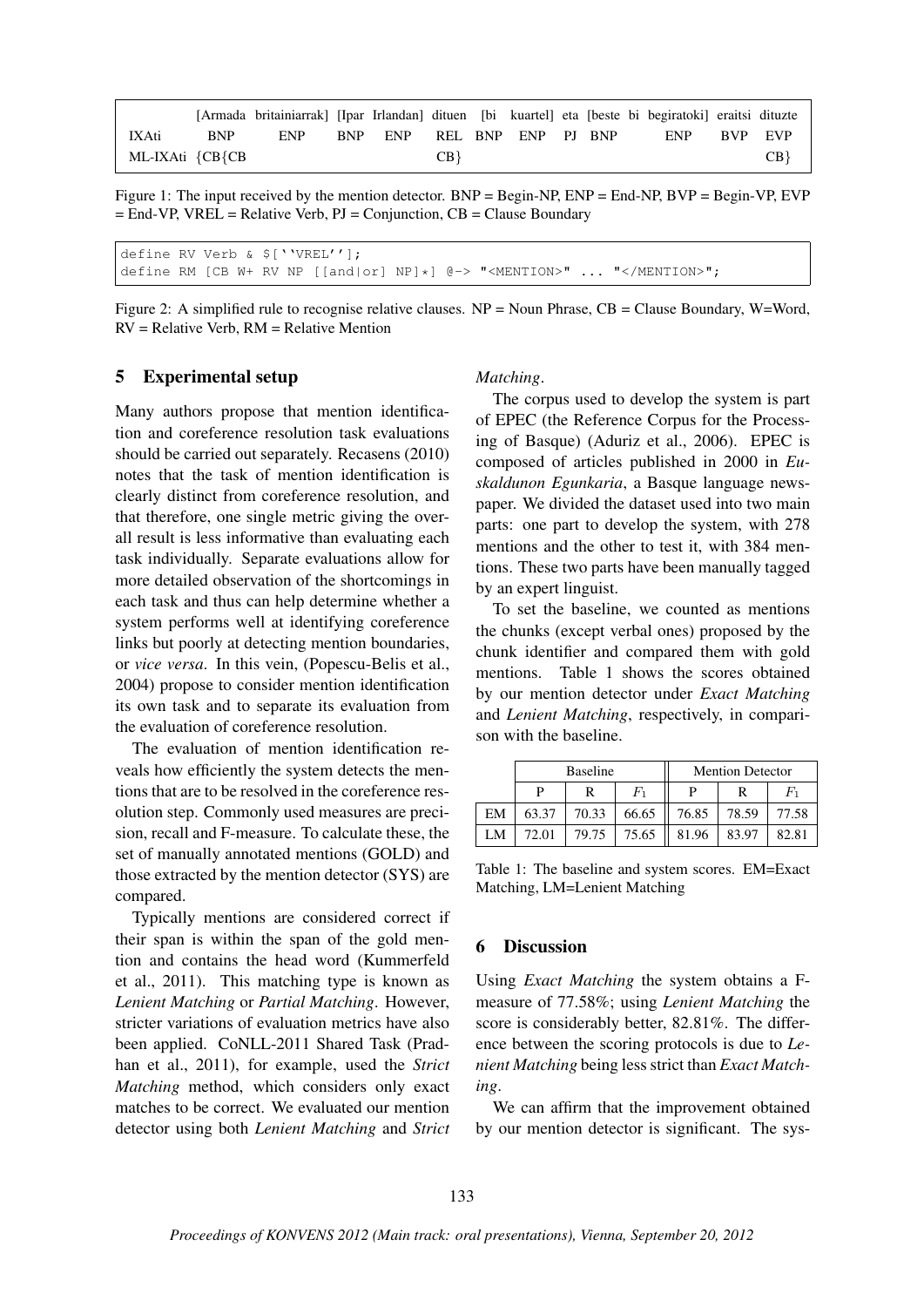tem outperforms the baseline by 11 points when using *Exact Matching*, and by 7 points when the evaluation is carried out using *Lenient Matching*. We are positive that the improvement achieved in mention detection will benefit the whole process.

We carried out a qualitative evaluation to clarify why the precision and recall scores are so similar, and found that in the majority of cases the proposed mentions are exactly the same as the gold mentions. Therefore, we can argue that our system obtains high-quality mentions.

The qualitative evaluation also afforded us an opportunity to better understand the cause of errors committed by the mention detector. We observed that most of the errors are provoked by the automatic preprocessing tools. The main cause of these errors is that the span of the NPs returned by these tools exceed the gold mention's boundaries. It is obvious that these mentions will be penalised using the two scoring protocols.

Our system uses automatically processed resources; neither gold syntactic analysis nor gold NP boundaries are provided. The use of gold resources would lead to near-perfect performance in the mention detection task. Nevertheless, our main goal is to create an end-to-end coreference resolution system able to perform the entire process even when no gold resources are provided.

### 7 Conclusions and Future Work

We present a mention detector implemented by means of finite state transducers. The mention detector is based in a deep linguistic analysis of mentions in Basque. As many authors have affirmed, the mention detection task is crucial to the performance of a coreference resolution system. Yet the question of defining a mention is usually treated only superficially. Our hypothesis was that carrying out a detailed linguistic study of mentions and properly defining the linguistic features of mentions would produce improved results.

The scores our system achieves are very promising, especially considering that they represent the first steps in Basque coreference resolution. The scores are 77.58% under the *Exact Matching* scoring protocol and 82.81% under the *Lenient Matching* protocol.

In the future we aim to enhance the performance of the mention detector by defining a num-

ber of specific rules able to obtain mention boundaries more accurately. In addition, once IXAti and ML-IXAti are improved, our mention detector's performance will also improve substantially because the majority of errors in our system are caused by the input provided by these two tools.

We also intend to use the mention detector to automatically tag the entire EPEC corpus. The automatic tagging process will be post-edited by expert linguists and the mentions corrected, thus resulting in a gold standard corpus. We expect this corpus to be a valuable resource for taking the next steps in coreference resolution.

# Acknowledgments

This work has been supported by Ander Soraluze's PhD grant from Euskara Errektoreordetza, the University of the Basque Country (UPV/EHU).

# **References**

- Aduriz, I., Aranzabe, M., Arriola, J., Atutxa, A., Diaz-De-Ilarraza, A., Ezeiza, N., Gojenola, K., Oronoz, M., Soroa, A., and Urizar, R. (2006). Methodology and steps towards the construction of EPEC, a corpus of written Basque tagged at morphological and syntactic levels for the automatic processing. pages 1–15. Rodopi. Book series: Language and Computers.
- Aduriz, I. and Díaz de Ilarraza, A. (2003). Morphosyntactic disambiguation ands shallow parsing in Computational Processing of Basque. *Inquiries into the lexicon-syntax relations in Basque*, pages 1–21. University of the Basque Country.
- Alegria, I., Ansa, O., Artola, X., Ezeiza, N., Gojenola, K., and Urizar, R. (2004). Representation and Treatment of Multiword Expressions in Basque. In *ACL workshop on Multiword Expressions*, pages 48–55.
- Alegria, I., Artola, X., Sarasola, K., and Urkia, M. (1996). Automatic morphological analysis of Basque. *Literary & Linguistic Computing*, 11(4):193–203.
- Alegria, I., Ezeiza, N., Fernandez, I., and Urizar, R. (2003). Named Entity Recognition and Classification for texts in Basque. In *II Jornadas de Tratamiento y Recuperacion de ´*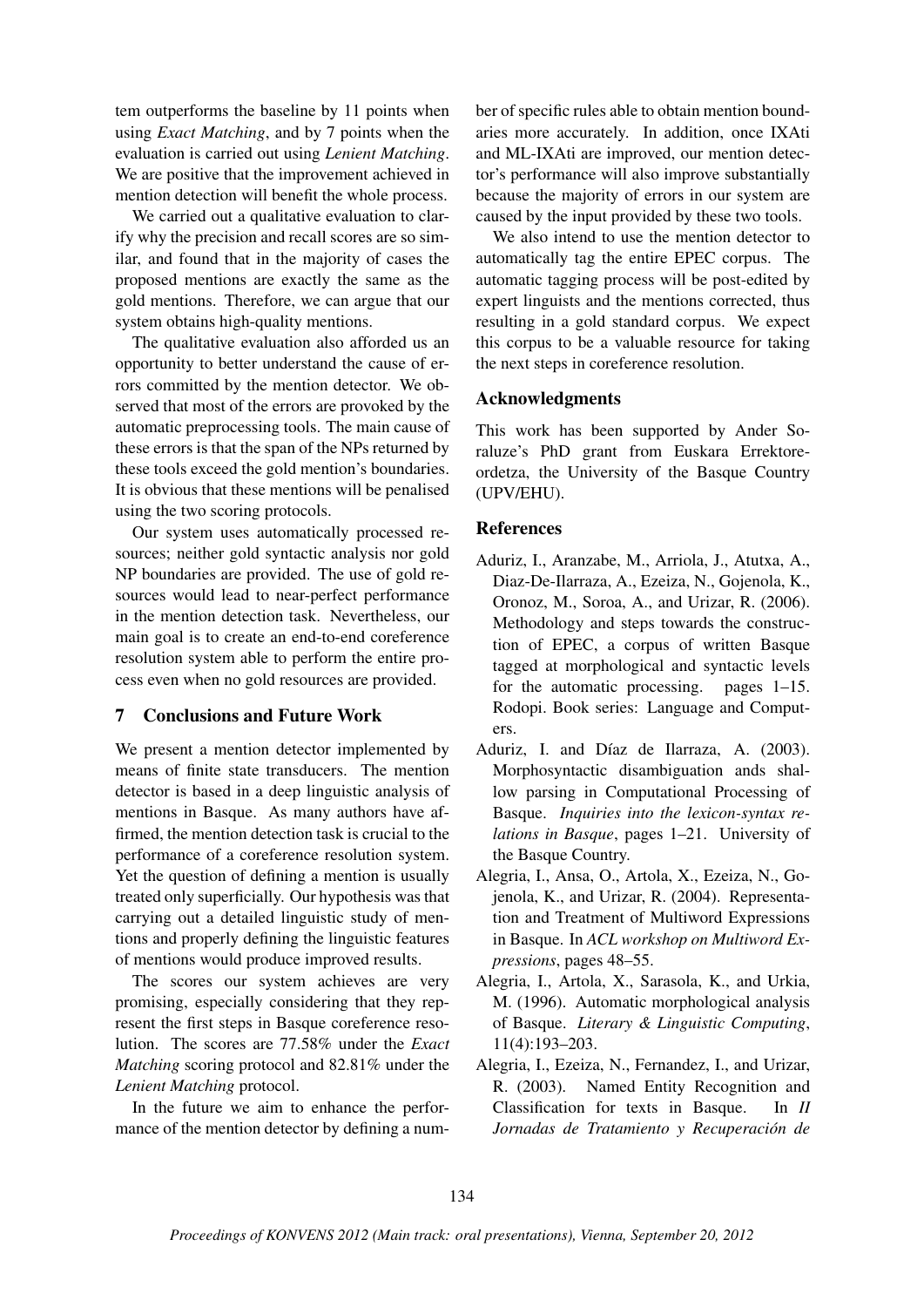*Informacion´* , (JOTRI 2003), pages 198–203, Madrid, Spain.

- Alegria, I. n., Aranzabe, M., Ezeiza, N., Ezeiza, A., and Urizar, R. (2002). Using finite state technology in natural language processing of basque. In *Implementation and Application of Automata*, volume 2494 of *Lecture Notes in Computer Science*, pages 1–12. Springer Berlin / Heidelberg.
- Arrieta, B. (2010). *Azaleko sintaxiaren tratamendua ikasketa automatikoko tekniken bidez: euskarako kateen eta perpausen identifikazioa eta bere erabilera koma-zuzentzaile batean*. PhD thesis, University of the Basque Country.
- Attardi, G., Rossi, S. D., and Simi, M. (2010). TANL-1: Coreference resolution by parse analysis and similarity clustering. In *Proceedings of the 5th International Workshop on Semantic Evaluation*, (SemEval 2010), pages 108–111, Stroudsburg, PA, USA.
- Broscheit, S., Poesio, M., Ponzetto, S. P., Rodriguez, K. J., Romano, L., Uryupina, O., Versley, Y., and Zanoli, R. (2010). BART: A multilingual anaphora resolution system. In *Proceedings of the 5th International Workshop on Semantic Evaluation*, (SemEval 2010), pages 104–107, Stroudsburg, PA, USA.
- Chang, K.-W., Samdani, R., Rozovskaya, A., Rizzolo, N., Sammons, M., and Roth, D. (2011). Inference protocols for coreference resolution. In *Proceedings of the Fifteenth Conference on Computational Natural Language Learning: Shared Task*, (CoNLL 2011), pages 40– 44, Stroudsburg, PA, USA.
- Doddington, G., Mitchell, A., Przybocki, M., Ramshaw, L., Strassel, S., and Weischedel, R. (2004). The Automatic Content Extraction (ACE) Program–Tasks, Data, and Evaluation. In *Proceedings of Language Resources and Evaluation Conference*, (LREC 2004), pages 837–840.
- Florian, R., Pitrelli, J. F., Roukos, S., and Zitouni, I. (2010). Improving mention detection robustness to noisy input. In *Proceedings of the 2010 Conference on Empirical Methods in Natural Language Processing*, (EMNLP 2010), pages 335–345, Stroudsburg, PA, USA.
- Hacioglu, K., Douglas, B., and Chen, Y. (2005). Detection of entity mentions occurring in en-

glish and chinese text. In *Proceedings of the conference on Human Language Technology and Empirical Methods in Natural Language Processing*, (HLT 2005), pages 379– 386, Stroudsburg, PA, USA.

- Hulden, M. (2009). Foma: a finite-state compiler and library. In *Proceedings of the 12th Conference of the European Chapter of the Association for Computational Linguistics*, (EACL 2009), pages 29–32, Stroudsburg, PA, USA.
- Karlsson, F., Voutilainen, A., Heikkila, J., and Anttila, A. (1995). *Constraint Grammar, A Language-independent System for Parsing Unrestricted Text*. Mouton de Gruyter.
- Kim, Y., Riloff, E., and Gilbert, N. (2011). The Taming of Reconcile as a Biomedical Coreference Resolver. In *Proceedings of BioNLP Shared Task 2011 Workshop*, pages 89–93, Portland, Oregon, USA.
- Kummerfeld, J. K., Bansal, M., Burkett, D., and Klein, D. (2011). Mention Detection: Heuristics for the OntoNotes annotations. In *Proceedings of the Fifteenth Conference on Computational Natural Language Learning: Shared Task*, (CoNLL 2011), pages 102–106, Stroudsburg, PA, USA.
- Laka, I. (1996). A Brief Grammar of Euskara, the Basque Language. http://www.ehu.es/grammar. University of the Basque Country.
- Lee, H., Peirsman, Y., Chang, A., Chambers, N., Surdeanu, M., and Jurafsky, D. (2011). Stanford's multi-pass sieve coreference resolution system at the CoNLL-2011 shared task. In *Proceedings of the Fifteenth Conference on Computational Natural Language Learning: Shared Task*, (CoNLL 2011), pages 28– 34, Stroudsburg, PA, USA.
- McCarthy, J. F. and Lehnert, W. G. (1995). Using decision trees for conference resolution. In *Proceedings of the 14th international joint conference on Artificial intelligence - Volume 2*, (IJCAI 1995), pages 1050–1055, San Francisco, CA, USA.
- MUC-6 (1995). Coreference Task Definition (v2.3, 8 Sep 95). In *Proceedings of the Sixth Message Understanding Conference (MUC-6)*, pages 335–344, Columbia, Maryland, USA.
- MUC-7 (1998). Coreference Task Definition